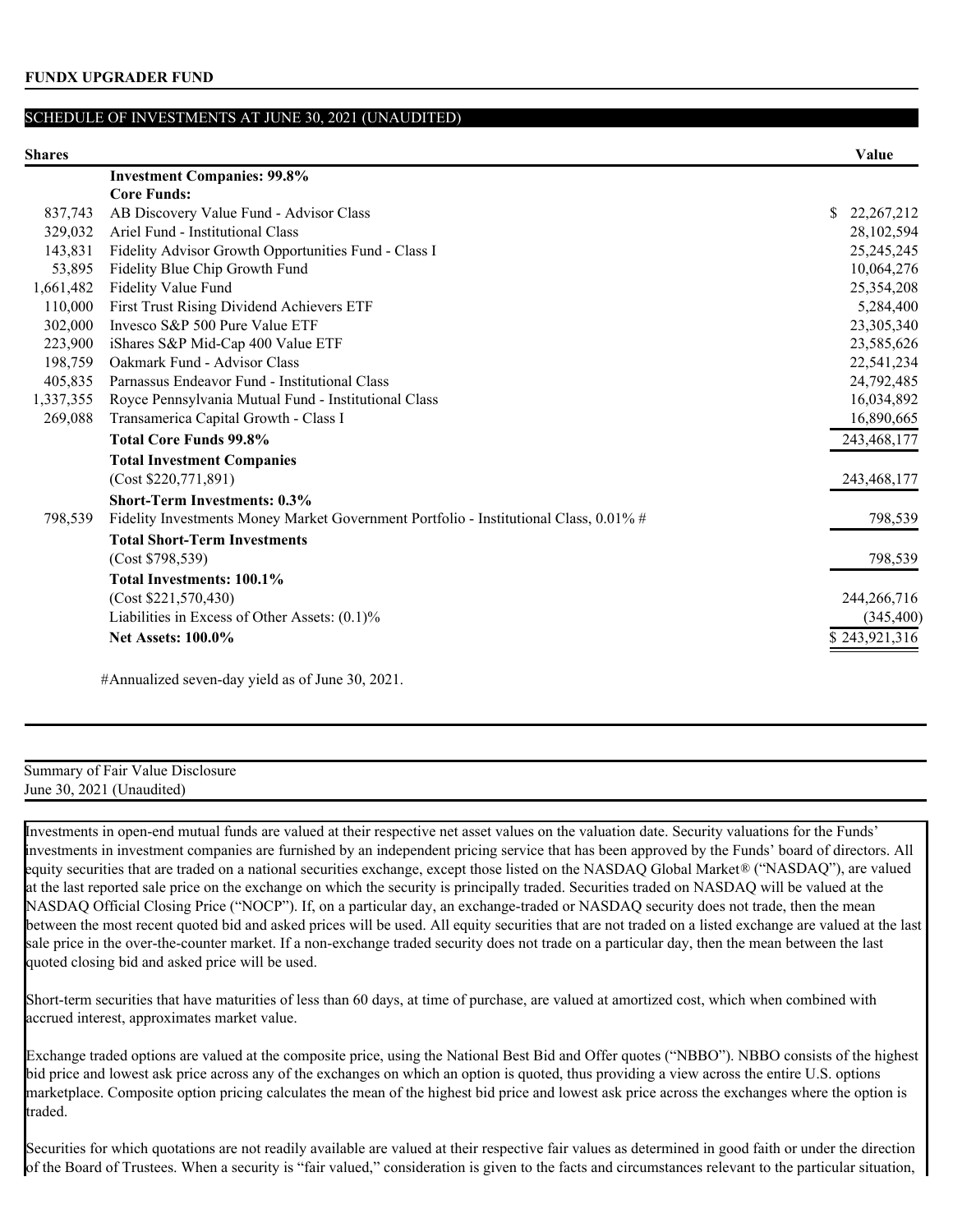Short-term securities that have maturities of less than 60 days, at time of purchase, are valued at amortized cost, which when combined with accrued interest, approximates market value.

Exchange traded options are valued at the composite price, using the National Best Bid and Offer quotes ("NBBO"). NBBO consists of the highest bid price and lowest ask price across any of the exchanges on which an option is quoted, thus providing a view across the entire U.S. options marketplace. Composite option pricing calculates the mean of the highest bid price and lowest ask price across the exchanges where the option is traded.

Securities for which quotations are not readily available are valued at their respective fair values as determined in good faith or under the direction of the Board of Trustees. When a security is "fair valued," consideration is given to the facts and circumstances relevant to the particular situation, including a review of various factors set forth in the pricing procedures adopted by the Funds' Board of Trustees. Fair value pricing is an inherently subjective process, and no single standard exists for determining fair value. Different funds could reasonably arrive at different values for the same security. The use of fair value pricing by a fund may cause the net asset value of its shares to differ significantly from the net asset value that would be calculated without regard to such considerations. As of June 30, 2021 the Fund did not hold fair valued securities.

The Fund may utilize various methods to measure the fair value of some of their investments. U.S. GAAP establishes a hierarchy that prioritizes inputs to valuations methods. The three levels of inputs are:

Level 1 – Unadjusted quoted prices in active markets for identical assets or liabilities that the Fund have the ability to access.

Level 2 – Observable inputs other than quoted prices included in Level 1 that are observable for the asset or liability, either directly or indirectly. These inputs may include quoted prices for the identical instrument on an inactive market, prices for similar instruments, interest rates, prepayment speeds, credit risk, yield curves, default rates and similar data.

Level 3 – Unobservable inputs for the asset or liability, to the extent relevant observable inputs are not available; representing the Fund's own assumptions about the assumptions a market participant would use in valuing the asset or liability, and would be based on the best information available.

The availability of observable inputs can vary from security to security and is affected by a wide variety of factors, including, for example, the type of security whether the security is new and not yet established in the marketplace, the liquidity of markets, and other characteristics particular to the security. To the extent that valuation is based on models or inputs that are less observable or unobservable in the market, the determination of fair value requires more judgment. Accordingly, the degree of judgment exercised in determining fair value is greatest for instruments categorized in Level 3.

The inputs used to measure fair value may fall into different levels of the fair value hierarchy. In such cases, for disclosure purposes, the level in the fair value hierarchy within which the fair value measurement falls in its entirety, is determined based on the lowest level input that is significant to the fair value measurement in its entirety.

| <b>FundX Upgrader Fund</b>             | Level 1       | Level 2                  | Level 3- |        | <b>Total</b>       |
|----------------------------------------|---------------|--------------------------|----------|--------|--------------------|
| Investment Companies                   | \$243,468,177 | $\sim$                   |          |        | $-$ \$ 243,468,177 |
| Short-Term Investments                 | 798.539       | $\overline{\phantom{a}}$ |          | $\sim$ | 798.539            |
| <b>Total Investments in Securities</b> | \$244,266,716 | $\sim$                   |          |        | $-$ \$ 244,266,716 |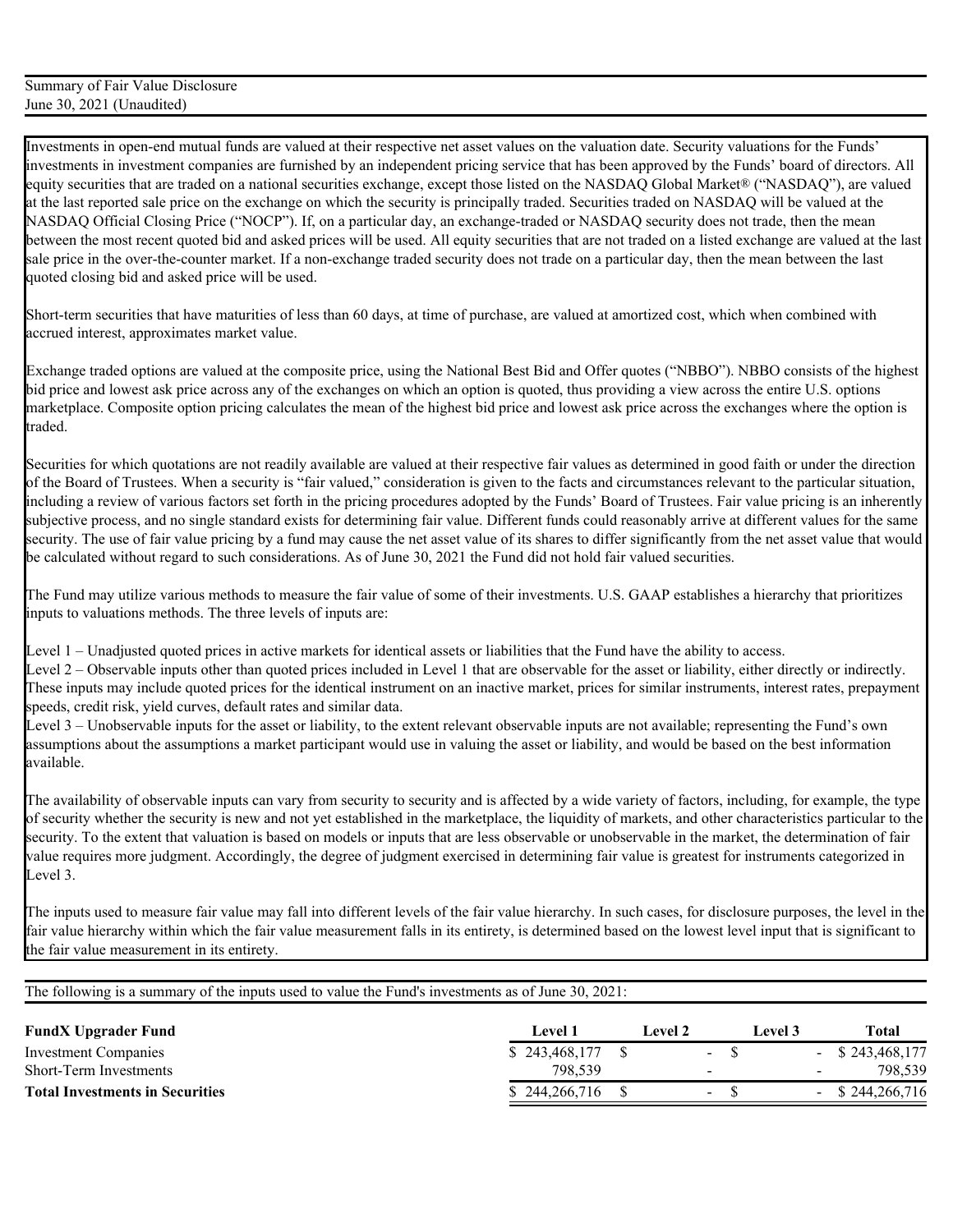| пя |
|----|
|----|

| Shares  |                                                                                       |    | Value      |
|---------|---------------------------------------------------------------------------------------|----|------------|
|         | <b>Investment Companies: 99.5%</b>                                                    |    |            |
|         | <b>Aggressive Funds:</b>                                                              |    |            |
| 30,008  | Fidelity Advisor Series I - Fidelity Advisor Value Strategies                         | \$ | 1,554,389  |
| 12,300  | iShares Russell 2000 ETF                                                              |    | 2,821,251  |
| 14,600  | iShares Russell 2000 Value ETF                                                        |    | 2,420,242  |
| 22,900  | iShares S&P Small-Cap 600 Value ETF                                                   |    | 2,414,347  |
| 74,020  | JPMorgan Small Cap Value Fund - Class I                                               |    | 2,555,922  |
| 29,058  | Kinetics Paradigm Fund - Institutional Class                                          |    | 2,416,170  |
| 52,223  | Miller Opportunity Trust - Institutional Class *                                      |    | 2,775,669  |
| 41,542  | Oakmark Select Fund - Advisor Class                                                   |    | 2,499,169  |
|         | <b>Total Aggressive Funds 49.4%</b>                                                   |    | 19,457,159 |
|         | <b>Sector Funds:</b>                                                                  |    |            |
| 87,681  | Fidelity Consumer Finance Portfolio                                                   |    | 1,995,616  |
| 37,000  | iShares MSCI Taiwan ETF                                                               |    | 2,366,150  |
| 27,500  | iShares U.S. Home Construction ETF                                                    |    | 1,903,550  |
| 27,500  | SPDR S&P Homebuilders ETF                                                             |    | 2,014,100  |
| 45,000  | SPDR S&P Regional Banking ETF                                                         |    | 2,948,850  |
| 25,400  | SPDR S&P Retail ETF                                                                   |    | 2,469,642  |
| 14,300  | VanEck Vectors Semiconductor ETF                                                      |    | 3,750,032  |
| 30,300  | Vanguard Energy ETF                                                                   |    | 2,299,467  |
|         | <b>Total Sector Funds 50.1%</b>                                                       |    | 19,747,407 |
|         | <b>Total Investment Companies</b>                                                     |    |            |
|         | (Cost \$36,736,565)                                                                   |    | 39,204,566 |
|         | <b>Short-Term Investments: 0.5%</b>                                                   |    |            |
| 188,484 | Fidelity Investments Money Market Government Portfolio - Institutional Class, 0.01% # |    | 188,484    |
|         | <b>Total Short-Term Investments</b>                                                   |    |            |
|         | (Cost \$188,484)                                                                      |    | 188,484    |
|         | <b>Total Investments: 100.0%</b>                                                      |    |            |
|         | (Cost \$36,925,049)                                                                   |    | 39,393,050 |
|         | Liabilities in Excess of Other Assets: 0.0% ^                                         |    | (11,667)   |
|         | <b>Net Assets: 100.0%</b>                                                             | D. | 39,381,383 |
|         |                                                                                       |    |            |
|         | * Non-income producing.                                                               |    |            |
|         |                                                                                       |    |            |

#Annualized seven-day yield as of June 30, 2021.

 $\land$  Represents less than 0.05% of net assets.

Summary of Fair Value Disclosure June 30, 2021 (Unaudited)

Investments in open-end mutual funds are valued at their respective net asset values on the valuation date. Security valuations for the Funds' investments in investment companies are furnished by an independent pricing service that has been approved by the Funds' board of directors. All equity securities that are traded on a national securities exchange, except those listed on the NASDAQ Global Market® ("NASDAQ"), are valued at the last reported sale price on the exchange on which the security is principally traded. Securities traded on NASDAQ will be valued at the NASDAQ Official Closing Price ("NOCP"). If, on a particular day, an exchange-traded or NASDAQ security does not trade, then the mean between the most recent quoted bid and asked prices will be used. All equity securities that are not traded on a listed exchange are valued at the last sale price in the over-the-counter market. If a non-exchange traded security does not trade on a particular day, then the mean between the last quoted closing bid and asked price will be used.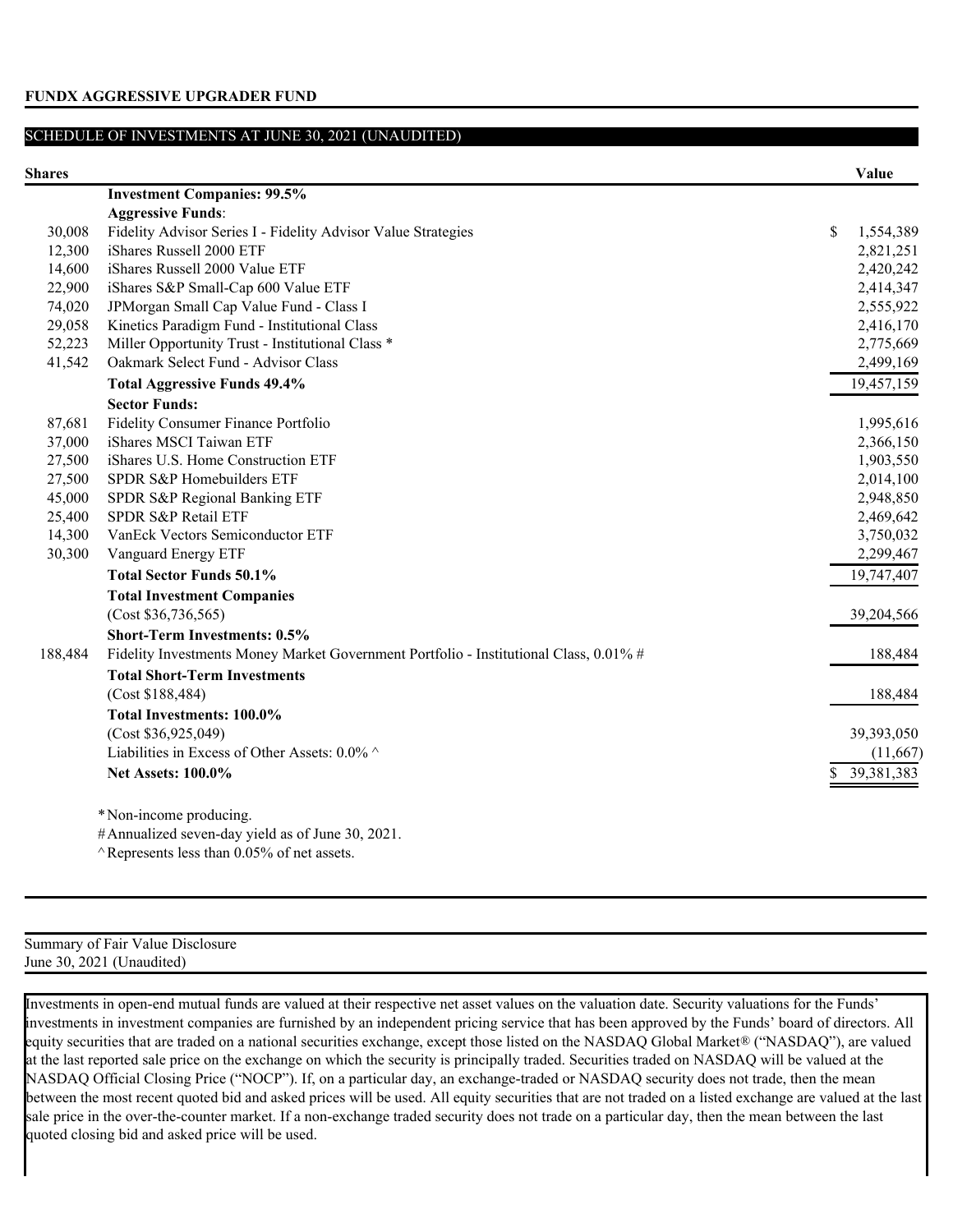Short-term securities that have maturities of less than 60 days, at time of purchase, are valued at amortized cost, which when combined with accrued interest, approximates market value.

Exchange traded options are valued at the composite price, using the National Best Bid and Offer quotes ("NBBO"). NBBO consists of the highest bid price and lowest ask price across any of the exchanges on which an option is quoted, thus providing a view across the entire U.S. options marketplace. Composite option pricing calculates the mean of the highest bid price and lowest ask price across the exchanges where the option is traded.

Securities for which quotations are not readily available are valued at their respective fair values as determined in good faith or under the direction of the Board of Trustees. When a security is "fair valued," consideration is given to the facts and circumstances relevant to the particular situation, including a review of various factors set forth in the pricing procedures adopted by the Funds' Board of Trustees. Fair value pricing is an inherently subjective process, and no single standard exists for determining fair value. Different funds could reasonably arrive at different values for the same security. The use of fair value pricing by a fund may cause the net asset value of its shares to differ significantly from the net asset value that would be calculated without regard to such considerations. As of June 30, 2021 the Fund did not hold fair valued securities.

The Fund may utilize various methods to measure the fair value of some of their investments. U.S. GAAP establishes a hierarchy that prioritizes inputs to valuations methods. The three levels of inputs are:

Level 1 – Unadjusted quoted prices in active markets for identical assets or liabilities that the Fund have the ability to access.

Level 2 – Observable inputs other than quoted prices included in Level 1 that are observable for the asset or liability, either directly or indirectly. These inputs may include quoted prices for the identical instrument on an inactive market, prices for similar instruments, interest rates, prepayment speeds, credit risk, yield curves, default rates and similar data.

Level 3 – Unobservable inputs for the asset or liability, to the extent relevant observable inputs are not available; representing the Fund's own assumptions about the assumptions a market participant would use in valuing the asset or liability, and would be based on the best information available.

The availability of observable inputs can vary from security to security and is affected by a wide variety of factors, including, for example, the type of security whether the security is new and not yet established in the marketplace, the liquidity of markets, and other characteristics particular to the security. To the extent that valuation is based on models or inputs that are less observable or unobservable in the market, the determination of fair value requires more judgment. Accordingly, the degree of judgment exercised in determining fair value is greatest for instruments categorized in Level 3.

The inputs used to measure fair value may fall into different levels of the fair value hierarchy. In such cases, for disclosure purposes, the level in the fair value hierarchy within which the fair value measurement falls in its entirety, is determined based on the lowest level input that is significant to the fair value measurement in its entirety.

| <b>FundX Aggressive Upgrader Fund</b>  | <b>Level 1</b> | Level 2 |                          | Level 3 |        | Total             |
|----------------------------------------|----------------|---------|--------------------------|---------|--------|-------------------|
| Investment Companies                   | 39, 204, 566   |         | $\blacksquare$           |         |        | $-$ \$ 39,204,566 |
| Short-Term Investments                 | 188.484        |         | $\overline{\phantom{a}}$ |         | $\sim$ | 188.484           |
| <b>Total Investments in Securities</b> | 39, 393, 050   |         | - ა                      |         |        | $-$ \$ 39,393,050 |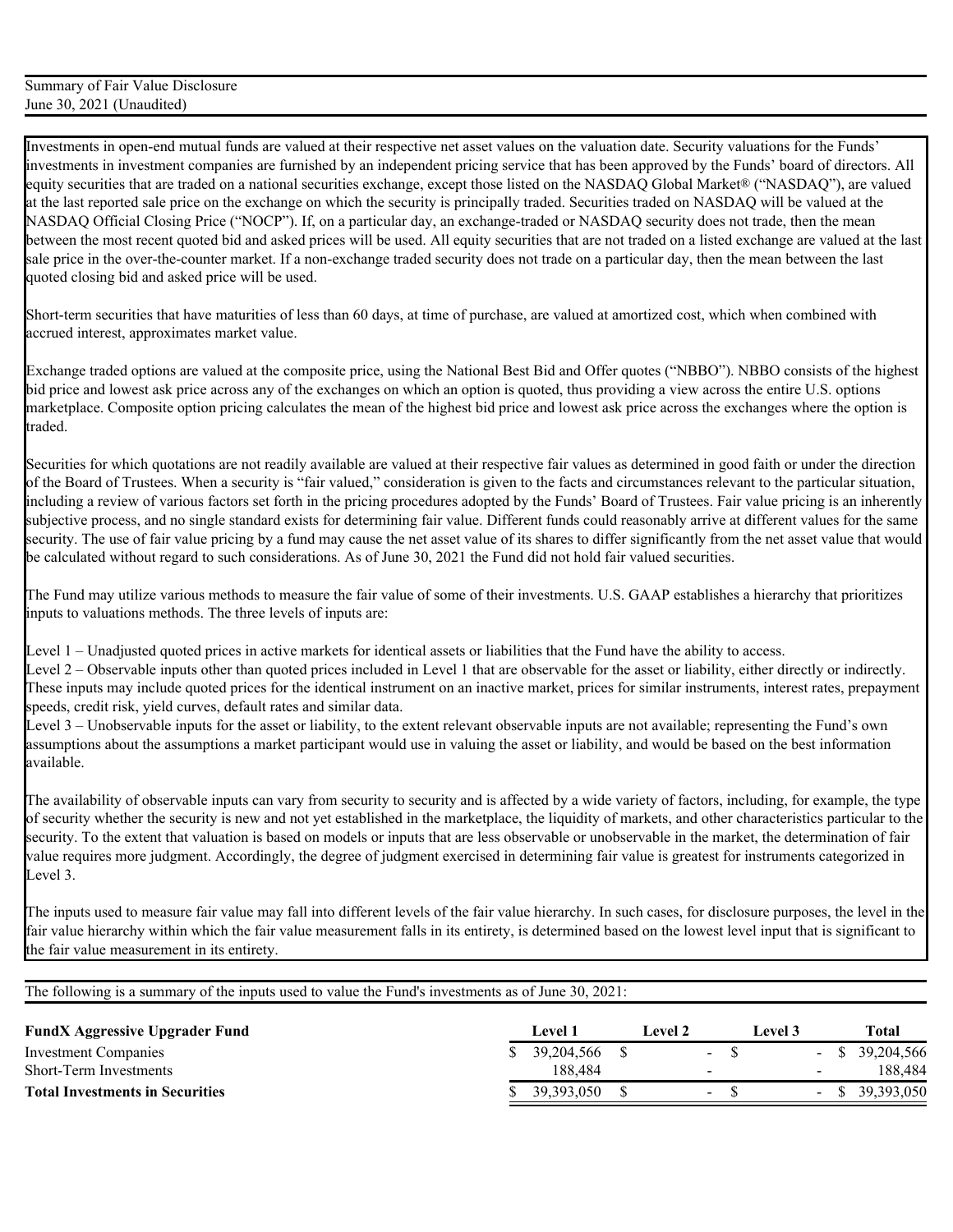| <b>Shares</b> |                                                                                       |              | Value        |
|---------------|---------------------------------------------------------------------------------------|--------------|--------------|
|               | <b>Investment Companies: 99.5%</b>                                                    |              |              |
|               | <b>Bond Funds:</b>                                                                    |              |              |
| 67,652        | Carillon Reams Unconstrained Bond Fund - Class I                                      | $\mathbb{S}$ | 881,501      |
| 32,349        | Columbia Strategic Income Fund - Class I2                                             |              | 802,912      |
| 79,929        | Fidelity Advisor High Income Advantage Fund - Class I                                 |              | 956,750      |
| 164,991       | Fidelity Capital & Income Fund                                                        |              | 1,859,453    |
| 124,827       | Ivy High Income Fund - Class I                                                        |              | 895,007      |
| 153,011       | Metropolitan West High Yield Bond Fund - Class I                                      |              | 1,638,746    |
| 157,544       | Osterweis Strategic Income Fund                                                       |              | 1,822,780    |
| 15,000        | SPDR Bloomberg Barclays High Yield Bond ETF                                           |              | 1,649,400    |
| 146,121       | Thompson Bond Fund                                                                    |              | 1,614,633    |
|               | <b>Total Bond Funds 13.4%</b>                                                         |              | 12, 121, 182 |
|               | <b>Core Funds:</b>                                                                    |              |              |
| 33,670        | Ariel Fund - Institutional Class                                                      |              | 2,875,757    |
| 10,433        | Fidelity Advisor Growth Opportunities Fund - Class I                                  |              | 1,831,268    |
| 179,702       | Fidelity Value Fund                                                                   |              | 2,742,248    |
| 22,000        | First Trust Rising Dividend Achievers ETF                                             |              | 1,056,880    |
| 18,500        | Invesco BuyBack Achievers ETF                                                         |              | 1,669,625    |
| 36,600        | Invesco S&P 500 Pure Value ETF                                                        |              | 2,824,422    |
| 27,000        | iShares S&P Mid-Cap 400 Value ETF                                                     |              | 2,844,180    |
| 25,202        | Oakmark Fund - Advisor Class                                                          |              | 2,858,165    |
| 47,874        | Parnassus Endeavor Fund - Institutional Class                                         |              | 2,924,646    |
| 177,228       | Royce Pennsylvania Mutual Fund - Institutional Class                                  |              | 2,124,961    |
| 53,203        | Transamerica Capital Growth - Class I                                                 |              | 3,339,586    |
|               | <b>Total Core Funds 30.1%</b>                                                         |              | 27,091,738   |
|               | <b>Total Return Funds:</b>                                                            |              |              |
| 50,560        | Columbia Balanced Fund - Class I2                                                     |              | 2,691,291    |
| 43,324        | Dodge & Cox Balanced Fund                                                             |              | 5,037,715    |
| 199,937       | Fidelity Advisory Balanced Fund - Class I                                             |              | 5,898,131    |
| 207,693       | Fidelity Asset Manager 70% Fund                                                       |              | 5,917,169    |
| 184,438       | Fidelity Puritan Fund                                                                 |              | 5,352,401    |
| 138,251       | Fidelity Real Estate Income Fund                                                      |              | 1,837,352    |
| 146,183       | FPA Crescent Fund - Investor Class                                                    |              | 5,802,003    |
| 126,389       | Oakmark Equity and Income Fund - Advisor Class                                        |              | 4,527,259    |
| 141,693       | Permanent Portfolio - Class N                                                         |              | 7,135,663    |
| 133,255       | Vanguard STAR Fund - Investor Class                                                   |              | 4,460,044    |
| 24,332        | Vanguard Wellesley Income Fund - Admiral Class                                        |              | 1,733,886    |
|               | <b>Total Total Return Funds 56.0%</b>                                                 |              | 50,392,914   |
|               | <b>Total Investment Companies</b>                                                     |              |              |
|               | (Cost \$80,928,104)                                                                   |              | 89,605,834   |
|               | <b>Short-Term Investments: 0.7%</b>                                                   |              |              |
| 663,964       | Fidelity Investments Money Market Government Portfolio - Institutional Class, 0.01% # |              | 663,964      |
|               | <b>Total Short-Term Investments</b>                                                   |              |              |
|               | (Cost \$663,964)                                                                      |              | 663,964      |
|               | Total Investments: 100.2%                                                             |              |              |
|               | (Cost \$81,592,068)                                                                   |              | 90,269,798   |
|               | Liabilities in Excess of Other Assets: (0.2)%                                         |              | (222, 326)   |
|               | <b>Net Assets: 100.0%</b>                                                             |              | 90,047,472   |
|               |                                                                                       |              |              |

#Annualized seven-day yield as of June 30, 2021.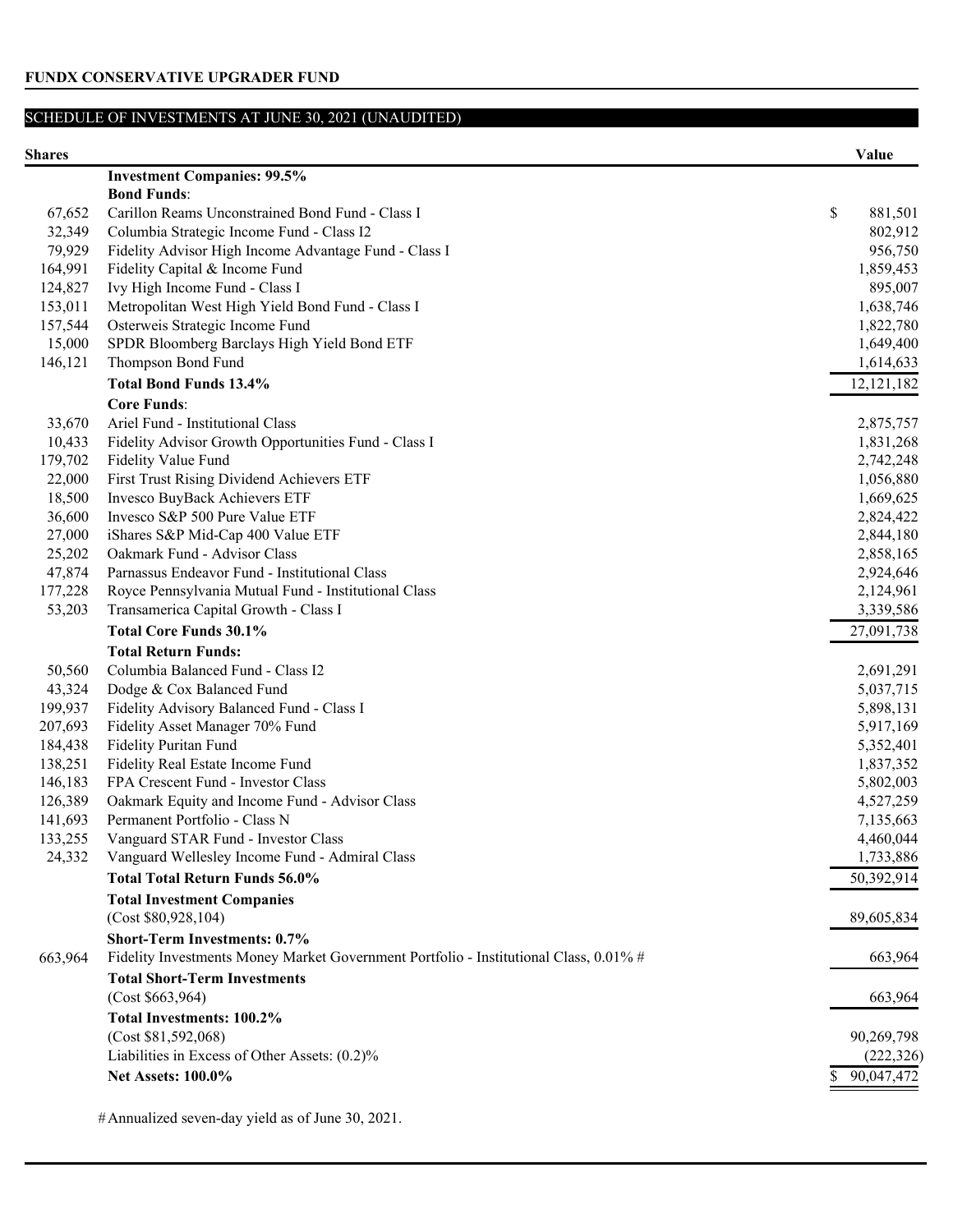Short-term securities that have maturities of less than 60 days, at time of purchase, are valued at amortized cost, which when combined with accrued interest, approximates market value.

Exchange traded options are valued at the composite price, using the National Best Bid and Offer quotes ("NBBO"). NBBO consists of the highest bid price and lowest ask price across any of the exchanges on which an option is quoted, thus providing a view across the entire U.S. options marketplace. Composite option pricing calculates the mean of the highest bid price and lowest ask price across the exchanges where the option is traded.

Securities for which quotations are not readily available are valued at their respective fair values as determined in good faith or under the direction of the Board of Trustees. When a security is "fair valued," consideration is given to the facts and circumstances relevant to the particular situation, including a review of various factors set forth in the pricing procedures adopted by the Funds' Board of Trustees. Fair value pricing is an inherently subjective process, and no single standard exists for determining fair value. Different funds could reasonably arrive at different values for the same security. The use of fair value pricing by a fund may cause the net asset value of its shares to differ significantly from the net asset value that would be calculated without regard to such considerations. As of June 30, 2021 the Fund did not hold fair valued securities.

The Fund may utilize various methods to measure the fair value of some of their investments. U.S. GAAP establishes a hierarchy that prioritizes inputs to valuations methods. The three levels of inputs are:

Level 1 – Unadjusted quoted prices in active markets for identical assets or liabilities that the Fund have the ability to access.

Level 2 – Observable inputs other than quoted prices included in Level 1 that are observable for the asset or liability, either directly or indirectly. These inputs may include quoted prices for the identical instrument on an inactive market, prices for similar instruments, interest rates, prepayment speeds, credit risk, yield curves, default rates and similar data.

Level 3 – Unobservable inputs for the asset or liability, to the extent relevant observable inputs are not available; representing the Fund's own assumptions about the assumptions a market participant would use in valuing the asset or liability, and would be based on the best information available.

The availability of observable inputs can vary from security to security and is affected by a wide variety of factors, including, for example, the type of security whether the security is new and not yet established in the marketplace, the liquidity of markets, and other characteristics particular to the security. To the extent that valuation is based on models or inputs that are less observable or unobservable in the market, the determination of fair value requires more judgment. Accordingly, the degree of judgment exercised in determining fair value is greatest for instruments categorized in Level 3.

The inputs used to measure fair value may fall into different levels of the fair value hierarchy. In such cases, for disclosure purposes, the level in the fair value hierarchy within which the fair value measurement falls in its entirety, is determined based on the lowest level input that is significant to the fair value measurement in its entirety.

| <b>FundX Conservative Upgrader Fund</b> | Level 1    | Level 2                  | Level 3 |  | Total             |
|-----------------------------------------|------------|--------------------------|---------|--|-------------------|
| Investment Companies                    | 89,605,834 | $\sim$                   |         |  | $-$ \$ 89,605,834 |
| Short-Term Investments                  | 663.964    | $\overline{\phantom{0}}$ |         |  | 663.964           |
| <b>Total Investments in Securities</b>  | 90.269.798 | $\overline{\phantom{a}}$ |         |  | $-$ \$ 90,269,798 |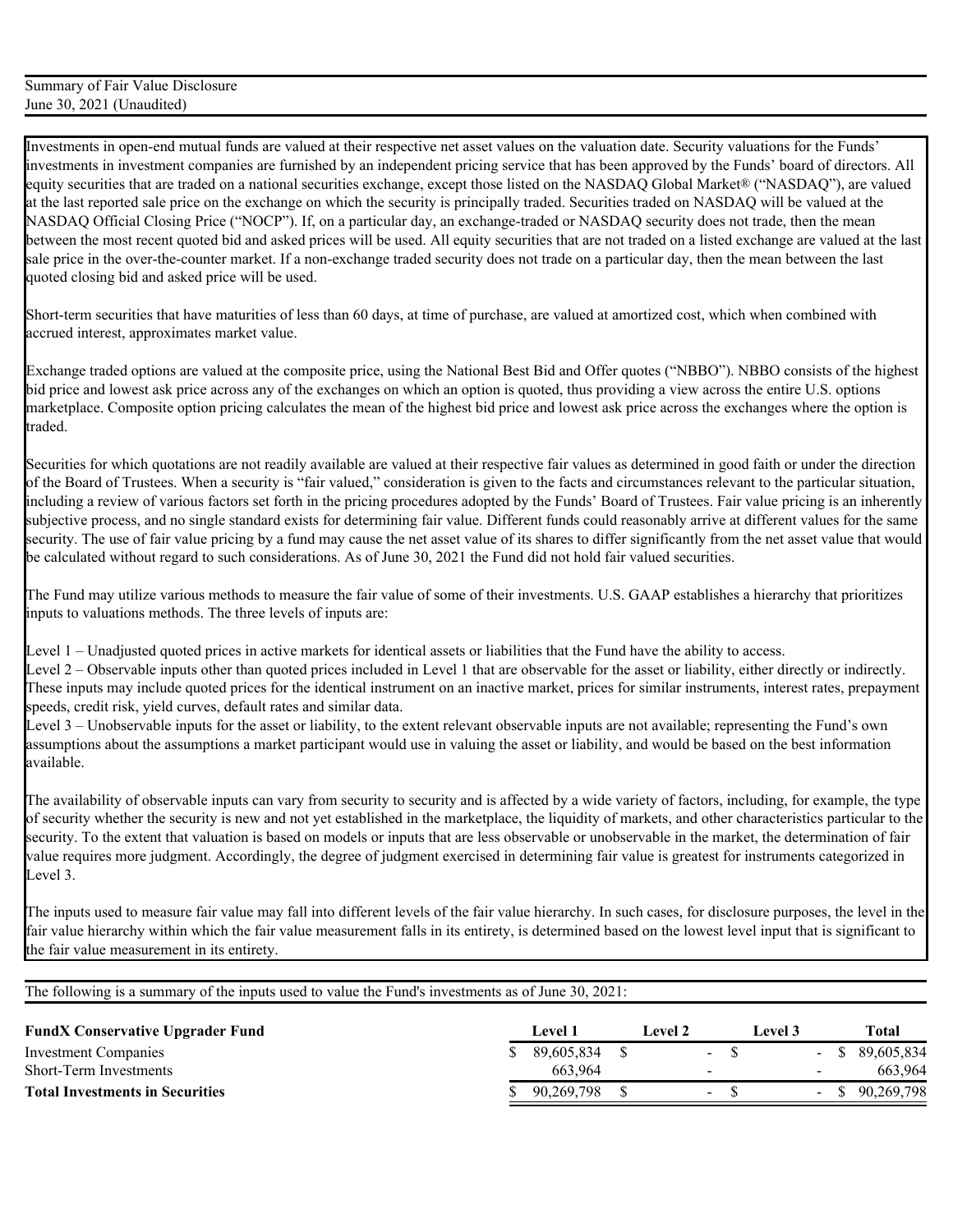| <b>Shares</b> |                                                                                       | Value           |
|---------------|---------------------------------------------------------------------------------------|-----------------|
|               | <b>Investment Companies: 99.6%</b>                                                    |                 |
|               | <b>High Yield Bond Funds:</b>                                                         |                 |
| 407,976       | Fidelity Advisor High Income Advantage Fund - Class I                                 | \$<br>4,883,473 |
| 832,983       | Fidelity Capital & Income Fund                                                        | 9,387,724       |
| 582,563       | Ivy High Income Fund - Class I                                                        | 4,176,975       |
| 752,612       | Metropolitan West High Yield Bond Fund - Class I ^                                    | 8,060,475       |
| 58,700        | SPDR Bloomberg Barclays High Yield Bond ETF                                           | 6,454,652       |
|               | Total High Yield Bond Funds 36.7%                                                     | 32,963,299      |
|               | <b>Strategic Bond Funds:</b>                                                          |                 |
| 280,693       | Carillon Reams Unconstrained Bond Fund - Class I                                      | 3,657,429       |
| 169,733       | Columbia Strategic Income Fund - Class I2                                             | 4,212,775       |
| 467,239       | Federated Hermes Strategic Income Fund - Institutional Class                          | 4,457,458       |
| 786,257       | Osterweis Strategic Income Fund                                                       | 9,096,989       |
| 758,378       | Thompson Bond Fund                                                                    | 8,380,073       |
|               | <b>Total Strategic Bond Funds 33.2%</b>                                               | 29,804,724      |
|               | <b>Total Return Funds:</b>                                                            |                 |
| 643,781       | Fidelity Real Estate Income Fund                                                      | 8,555,855       |
| 190,844       | Permanent Portfolio - Class I                                                         | 9,610,887       |
| 119,342       | Vanguard Wellesley Income Fund - Admiral Class                                        | 8,504,347       |
|               | <b>Total Total Return Funds 29.7%</b>                                                 | 26,671,089      |
|               | <b>Total Investment Companies</b>                                                     |                 |
|               | (Cost \$84,002,245)                                                                   | 89,439,112      |
|               | <b>Short-Term Investments: 0.5%</b>                                                   |                 |
| 434,241       | Fidelity Investments Money Market Government Portfolio - Institutional Class, 0.01% # | 434,241         |
|               | <b>Total Short-Term Investments</b>                                                   |                 |
|               | (Cost \$434,241)                                                                      | 434,241         |
|               | <b>Total Investments: 100.1%</b>                                                      |                 |
|               | (Cost \$84,436,486)                                                                   | 89,873,353      |
|               | Liabilities in Excess of Other Assets: (0.1)%                                         | (45,256)        |
|               | <b>Net Assets: 100.0%</b>                                                             | 89,828,097      |
|               |                                                                                       |                 |

 $^{\wedge}$  A portion of the securities held by the Fund are considered to be illiquid. The fair value total of the portion of all such illiquid securities is \$123,111 (representing 0.1% of net assets). #Annualized seven-day yield as of June 30, 2021.

Summary of Fair Value Disclosure June 30, 2021 (Unaudited)

Investments in open-end mutual funds are valued at their respective net asset values on the valuation date. Security valuations for the Funds' investments in investment companies are furnished by an independent pricing service that has been approved by the Funds' board of directors. All equity securities that are traded on a national securities exchange, except those listed on the NASDAQ Global Market® ("NASDAQ"), are valued at the last reported sale price on the exchange on which the security is principally traded. Securities traded on NASDAQ will be valued at the NASDAQ Official Closing Price ("NOCP"). If, on a particular day, an exchange-traded or NASDAQ security does not trade, then the mean between the most recent quoted bid and asked prices will be used. All equity securities that are not traded on a listed exchange are valued at the last sale price in the over-the-counter market. If a non-exchange traded security does not trade on a particular day, then the mean between the last quoted closing bid and asked price will be used.

Short-term securities that have maturities of less than 60 days, at time of purchase, are valued at amortized cost, which when combined with accrued interest, approximates market value.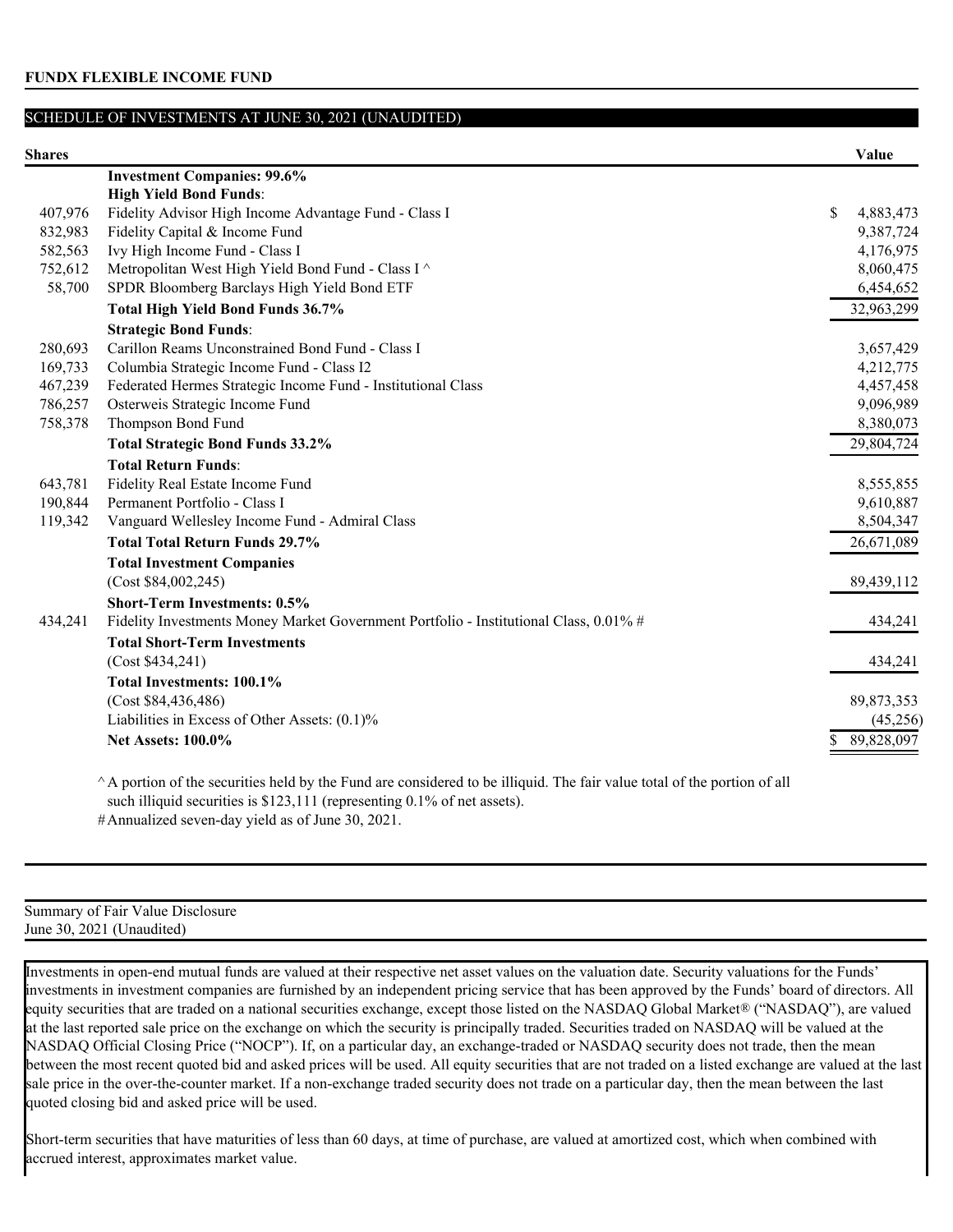Short-term securities that have maturities of less than 60 days, at time of purchase, are valued at amortized cost, which when combined with accrued interest, approximates market value.

Exchange traded options are valued at the composite price, using the National Best Bid and Offer quotes ("NBBO"). NBBO consists of the highest bid price and lowest ask price across any of the exchanges on which an option is quoted, thus providing a view across the entire U.S. options marketplace. Composite option pricing calculates the mean of the highest bid price and lowest ask price across the exchanges where the option is traded.

Securities for which quotations are not readily available are valued at their respective fair values as determined in good faith or under the direction of the Board of Trustees. When a security is "fair valued," consideration is given to the facts and circumstances relevant to the particular situation, including a review of various factors set forth in the pricing procedures adopted by the Funds' Board of Trustees. Fair value pricing is an inherently subjective process, and no single standard exists for determining fair value. Different funds could reasonably arrive at different values for the same security. The use of fair value pricing by a fund may cause the net asset value of its shares to differ significantly from the net asset value that would be calculated without regard to such considerations. As of June 30, 2021 the Fund did not hold fair valued securities.

The Fund may utilize various methods to measure the fair value of some of their investments. U.S. GAAP establishes a hierarchy that prioritizes inputs to valuations methods. The three levels of inputs are:

Level 1 – Unadjusted quoted prices in active markets for identical assets or liabilities that the Fund have the ability to access.

Level 2 – Observable inputs other than quoted prices included in Level 1 that are observable for the asset or liability, either directly or indirectly. These inputs may include quoted prices for the identical instrument on an inactive market, prices for similar instruments, interest rates, prepayment speeds, credit risk, yield curves, default rates and similar data.

Level 3 – Unobservable inputs for the asset or liability, to the extent relevant observable inputs are not available; representing the Fund's own assumptions about the assumptions a market participant would use in valuing the asset or liability, and would be based on the best information available.

The availability of observable inputs can vary from security to security and is affected by a wide variety of factors, including, for example, the type of security whether the security is new and not yet established in the marketplace, the liquidity of markets, and other characteristics particular to the security. To the extent that valuation is based on models or inputs that are less observable or unobservable in the market, the determination of fair value requires more judgment. Accordingly, the degree of judgment exercised in determining fair value is greatest for instruments categorized in Level 3.

The inputs used to measure fair value may fall into different levels of the fair value hierarchy. In such cases, for disclosure purposes, the level in the fair value hierarchy within which the fair value measurement falls in its entirety, is determined based on the lowest level input that is significant to the fair value measurement in its entirety.

| <b>FundX Flexible Income Fund</b>      |     | Level 1    | Level 2                  | ⊥evel 3 |        | Total             |
|----------------------------------------|-----|------------|--------------------------|---------|--------|-------------------|
| Investment Companies                   | SS. | 89.439.112 | $\sim$                   |         |        | $-$ \$ 89,439,112 |
| Short-Term Investments                 |     | 434.241    | $\overline{\phantom{a}}$ |         | $\sim$ | 434.241           |
| <b>Total Investments in Securities</b> |     | 89.873.353 | - ა                      |         |        | $-$ \$ 89,873,353 |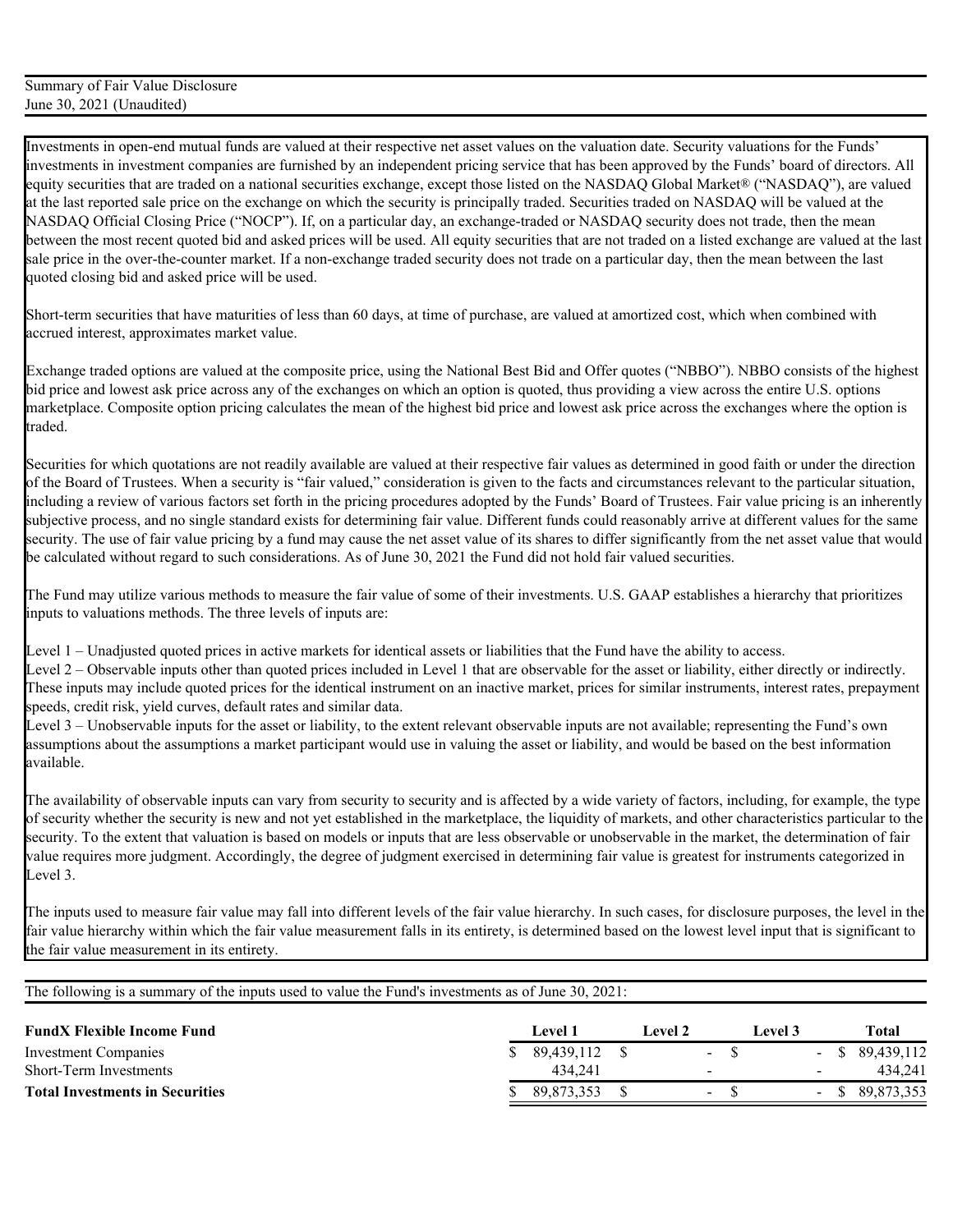| <b>Shares</b> |                                                                                       | Value         |
|---------------|---------------------------------------------------------------------------------------|---------------|
|               | <b>Investment Companies: 99.7%</b>                                                    |               |
|               | <b>Aggressive Funds:</b>                                                              |               |
| 14,722        | Ariel Appreciation Fund - Investor Class                                              | \$<br>772,618 |
| 20,735        | GMO Climate Change Fund - Class I                                                     | 751,836       |
| 25,500        | iShares ESG Aware MSCI USA Small-Cap ETF                                              | 1,029,435     |
| 29,000        | Nuveen ESG Mid-Cap Value ETF                                                          | 1,051,540     |
| 23,300        | Nuveen ESG Small-Cap ETF                                                              | 1,051,995     |
| 53,272        | Pax Small Cap Fund - Institutional Class                                              | 1,052,131     |
| 79,994        | Praxis Small Cap Index Fund - Class I                                                 | 1,050,317     |
| 10,423        | Shelton Green Alpha Fund                                                              | 504,675       |
|               | <b>Total Aggressive Funds 27.5%</b>                                                   | 7,264,547     |
|               | <b>Core Funds:</b>                                                                    |               |
| 69,527        | AB Discovery Value Fund - Advisor Class                                               | 1,848,027     |
| 119,708       | Appleseed Fund - Institutional Class ^                                                | 2,078,138     |
| 57,556        | Ariel Focus Fund - Investor Class ^                                                   | 1,002,620     |
| 30,300        | Ariel Fund - Institutional Class                                                      | 2,587,958     |
| 76,108        | Calvert US Large Cap Value Responsible Index Fund - Class I                           | 2,373,064     |
| 70,878        | Fidelity Select Environment & Alternative Energy Portfolio                            | 2,384,344     |
| 29,200        | Invesco S&P 500 Pure Value ETF                                                        | 2,253,364     |
| 10,000        | iShares MSCI Global Impact ETF                                                        | 994,500       |
| 23,828        | Oakmark Global Fund - Advisor Class                                                   | 900,923       |
| 43,828        | Parnassus Endeavor Fund - Institutional Class                                         | 2,677,463     |
|               | <b>Total Core Funds 72.2%</b>                                                         | 19,100,401    |
|               | <b>Total Investment Companies</b>                                                     |               |
|               | (Cost \$25,505,268)                                                                   | 26,364,948    |
|               | <b>Short-Term Investments: 0.5%</b>                                                   |               |
| 119,069       | Fidelity Investments Money Market Government Portfolio - Institutional Class, 0.01% # | 119,069       |
|               | <b>Total Short-Term Investments</b>                                                   |               |
|               | (Cost \$119,069)                                                                      | 119,069       |
|               | Total Investments: 100.2%                                                             |               |
|               | (Cost \$25,624,337)                                                                   | 26,484,017    |
|               | Liabilities in Excess of Other Assets: (0.2)%                                         | (41,709)      |
|               | <b>Net Assets: 100.0%</b>                                                             | 26,442,308    |
|               |                                                                                       |               |
|               |                                                                                       |               |

 $^{\wedge}$  A portion of the securities held by the Fund are considered to be illiquid. The fair value total of the portion of all such illiquid securities is \$1,171,369 (representing 4.4% of net assets).

#Annualized seven-day yield as of June 30, 2021.

## Summary of Fair Value Disclosure June 30, 2021 (Unaudited)

Investments in open-end mutual funds are valued at their respective net asset values on the valuation date. Security valuations for the Funds' investments in investment companies are furnished by an independent pricing service that has been approved by the Funds' board of directors. All equity securities that are traded on a national securities exchange, except those listed on the NASDAQ Global Market® ("NASDAQ"), are valued at the last reported sale price on the exchange on which the security is principally traded. Securities traded on NASDAQ will be valued at the NASDAQ Official Closing Price ("NOCP"). If, on a particular day, an exchange-traded or NASDAQ security does not trade, then the mean between the most recent quoted bid and asked prices will be used. All equity securities that are not traded on a listed exchange are valued at the last sale price in the over-the-counter market. If a non-exchange traded security does not trade on a particular day, then the mean between the last quoted closing bid and asked price will be used.